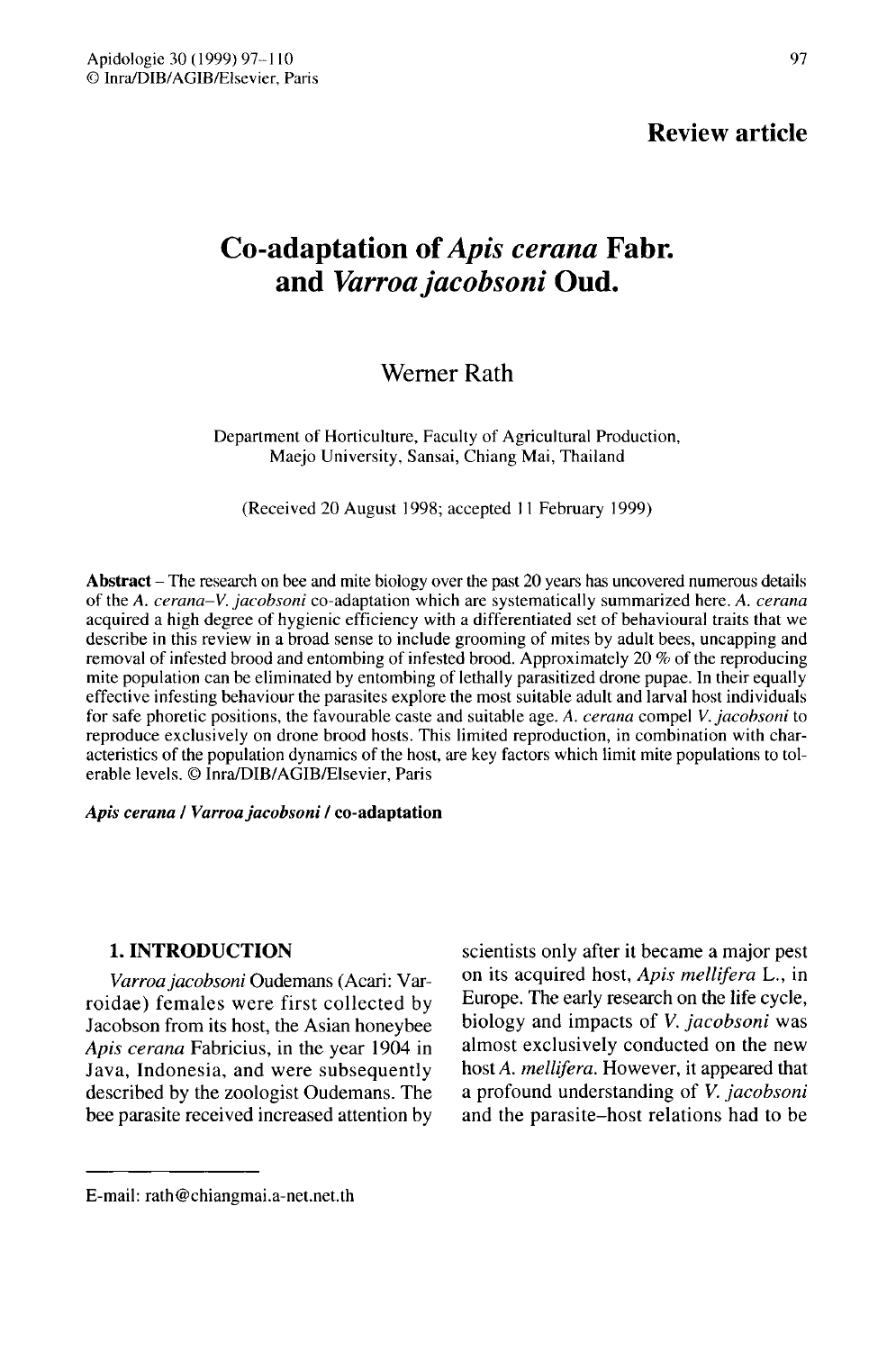based on the original relationship between A. cerana and V. jacobsoni. While the early reports from Koeniger et al. [21, 22] attracted attention to the original host, the two publications of Peng et al. in 1987 [28, 29] on the successful grooming behaviour of A. cerana worker bees were received with great excitement. The research of Peng [28] nurtured the hope of finding new ways to control V. jacobsoni on A. mellifera. Even as the quantifications of Peng et al. [28] are revised by more recent research [4, 10, 17, 30], this first publication on the interaction between *V. jacobsoni* and *A. cerana* is still substantial and frequently cited.

The research on the co-adaptations between A. cerana and V. jacobsoni over the past 18 years remains modest compared to the extensive attention to V. jacobsoni on A. mellifera, e.g. as reviewed in 1994 by Milani [26]. Still lacking are data on the population dynamics of A. cerana and V. jacobsoni in their natural area of distribution, and data on the reproductive biology of V. jacobsoni on drone brood of A. cerana. Many of the well-studied aspects of the mite behaviour in A. mellifera hosts are almost unknown from the original host A. cerana; e.g. the cognitive abilities and stress-related behaviour of A. cerana, and the behaviour in brood cells, reproductive cycles, phoretic choice and dispersal of the mites.

Interspecific co-adaptation is a theoretical concept that describes the phenomena of a mutual adaptation of two species. The interpretation of observable phenomena as co-adaptation is closely connected to the concept of co-evolution which implies the assumption that the ancestors of A. cerana and V. jacobsoni exerted selective forces on one another [34]. The following sections will summarize host and parasite traits that mutually influence their respective fitness and accordingly can be considered as coadaptive traits. The current knowledge on the relationship between A. ceranae and V. jacobsoni is grouped here under three categories: 1) hygienic traits versus infesting

traits; 2) population-dynamic aspects; and 3) physiological aspects. The use of the word 'hygienic' is used here in the broad sense to include grooming behaviour, the uncapping and removal of parasitized brood, and the entombing of mites in cells, as opposed to Rothenbuhler's use of 'hygienic behaviour' to describe solely the uncapping and removal of diseased brood [37]).

# 2. HYGIENIC TRAITS OF A. CERANA VERSUS INFESTING TRAITS OF V. JACOBSONI

#### 2.1. The senses of bees and mites

It is obvious that bees and mites must have elaborate senses to perceive each other's presence in different places and occasions. V. *jacobsoni* depends on specific senses to locate its host, to move to phoretically safe places on adult bees [14, 32], to find phoretic feeding places and even to distinguish between adult bees of different ages and physiologic states (on A. mellifera: [6, 7, 24]). The sensory capabilities of V. jacobsoni provide it with information that directs its behaviour to the correct worker or drone brood host which allows optimum timing of reproduction in A. cerana colonies. Apart from the sensory capabilities, the mites interact with each other during feeding on adult bees and in brood cells (on A. mellifera: [15]). Adult female mites are able to recognize host bees in close proximity, and they frequently react by jumping rapidly to attach themselves phoretically to their host. However, apart from some experimental evidence on A. mellifera hosts and assumptions deduced from general observations, there is little information on the neurophysiology of V. jacobsoni, the qualities of its senses and the stimuli that regulate its behaviour to safe phoresy, successful dispersal and effective reproduction on A. cerana hosts.

A. cerana must also have specific senses to detect mites on its body or in brood cells. These specific senses are a prerequisite to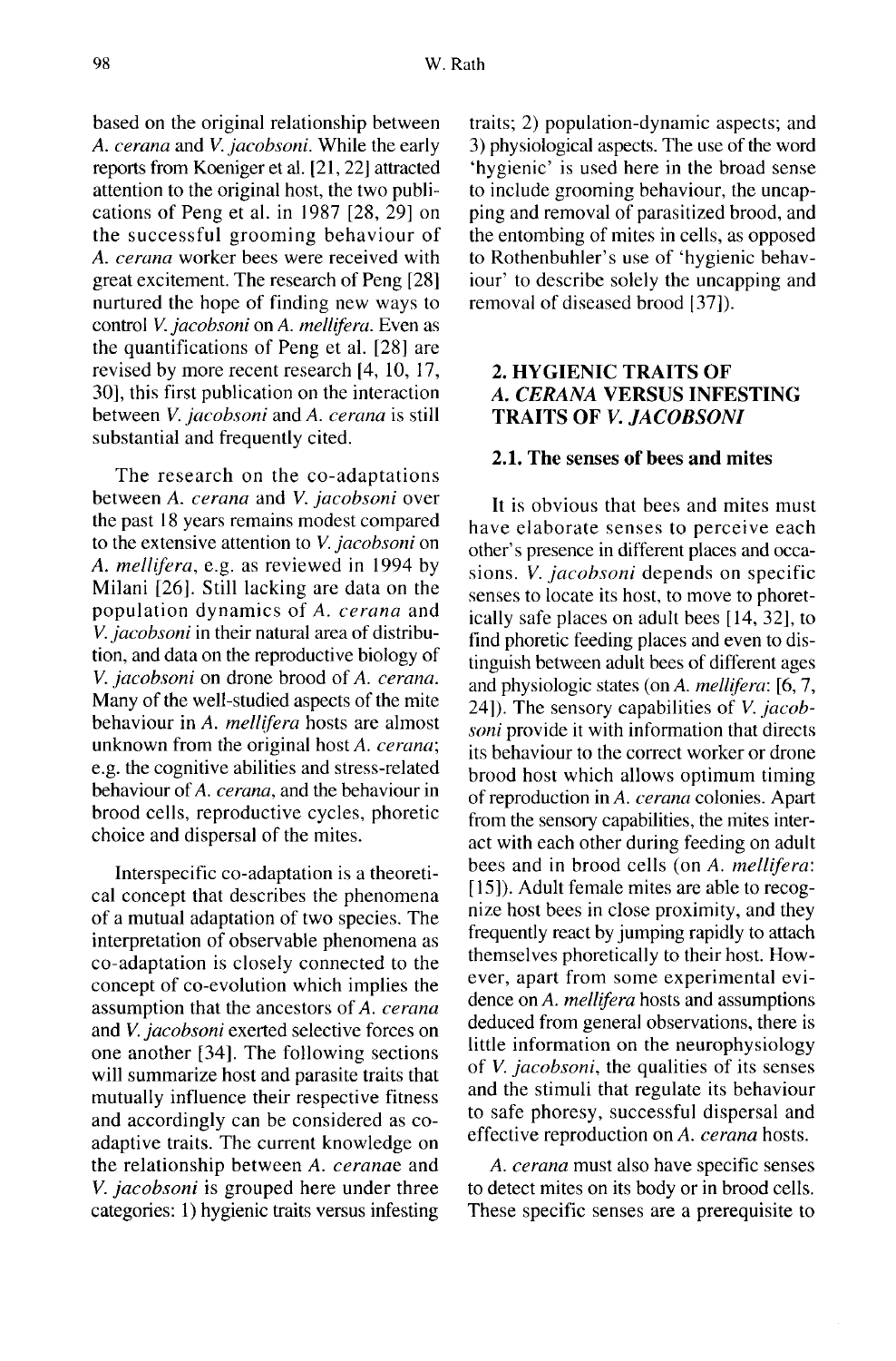pursuing the hygienic actions of grooming, the uncapping of cells and the removal of infested brood. Most of the neurobiology of the bees in relation to their perception of the mites is obscure and several observations are not congruent. For example, it is common to observe exposed V. jacobsoni females on the thorax of A. cerana workers without any grooming reaction by the bees. Nestmates may even touch the exposed phoretic mites with their antenna or mouth parts without any further reaction to the parasite. Additionally A. cerana are not disturbed at all by certain non-parasitic phoretic mites that are almost as large as V. jacobsoni [12]. In southern Thailand, individual A. cerana workers were found with more than ten mites of the non-parasitic pollen-feeding Neocypholaelaps sp., and the bees did not show any grooming response (pers. obs.). On the other hand, the bees are disturbed and react by self grooming or by performing grooming dances when V. jacobsoni leave phoretically safe positions and move around on their hosts.

Some investigations suggested that olfactory senses are important in mite detection, e.g. A. cerana were found to be more sensitive in the detection of experimental mites that originated from another host colony ([10, 36], conc. adhering scents: [27]. It is not known how bees sense that certain sealed brood cells are infested with V. jacobsoni, or contaminated with artificially introduced particles [30, 36]. This remarkable sense, which also occurs in A. mellifera, induces the uncapping and removal of microbial-infested and dead sealed brood [37, 41, 42]. In an early investigation on the abilities of A. mellifera to detect sealed worker brood infested with American foulbrood, Schulz-Langer [40] found that bees detected and uncapped such infected cells rapidly when the volume of the cell contents was altered rather than when the cells contained strong smelling substances. The researcher concluded that physical stimuli such as responses to the volume of the cells may play a greater role in the detection of

diseased brood than olfactory stimuli. It is also uncertain whether nursing bees perceive qualitative information on the condition of sealed bee brood via pheromone substances, which might enable the bees to recognize healthy or infested, parasitized or dead pupae, and consequently tolerate them or reject them.

# 2.2. Grooming of V. jacobsoni by A. cerana

A. cerana worker bees perform a highly differentiated set of behavioural traits that can be summarized as 'grooming', 'uncapping', 'removing' and 'entombing' [19, 21, 22, 28, 29, 33].

The grooming action of A. cerana toward phoretic V. jacobsoni received much attention following a research report by Peng at al. [28]. The researchers observed that A. cerana bees groomed themselves and also performed grooming dances to recruit individual or several nestmates to engage in social grooming. During self grooming, A. cerana bees brush different parts of their body. In social grooming, the nestmates touch the thorax, propodeum and abdomen of the infested bee with their antenna, front legs and mandibula. The action of grooming is not specifically directed at the phoretic mite; rather, it appears that distinct areas are automatically searched [13, 32]. The grooming activity may cause the parasite to leave the host or the bees may succeed in damaging the mite with their mandibula. Most of the damage that A. cerana bees inflict on *V. jacobsoni* occurs on parts of the legs [10, 17, 30].

Table I compares the results from four experimental investigations on the grooming activity of A. cerana. The success rates of chasing the mites from their host bee are reported to range from 61.7 to 99.6 %, while the success rate of actually killing the mites ranged from 52 to 61 % (table  $I$ ). The quantification of grooming success rates and the results on the detection of mites in sealed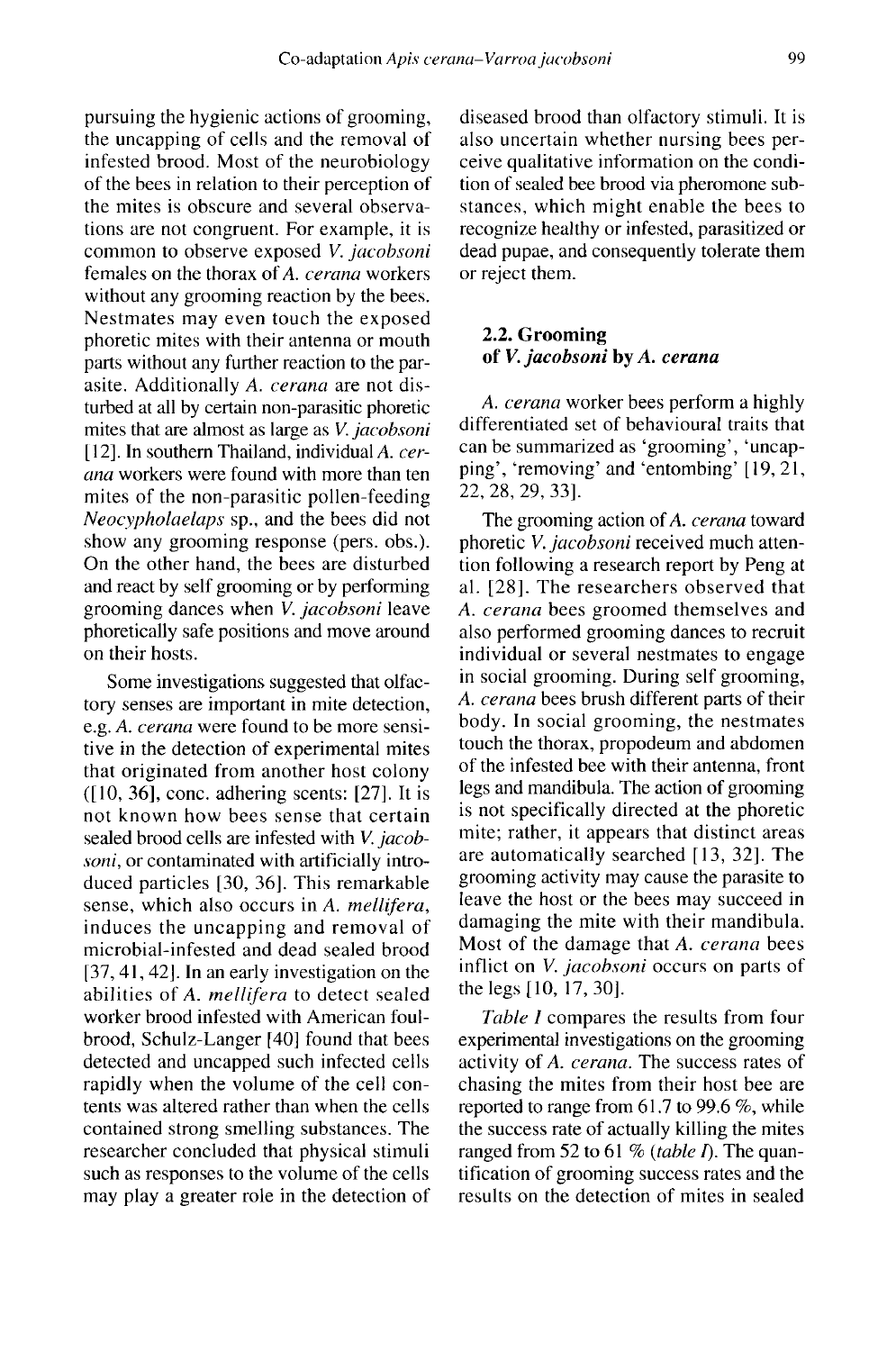| Author       | Grooming success of A. cerana |                |         | Mite source                           |  |
|--------------|-------------------------------|----------------|---------|---------------------------------------|--|
|              | Chased                        | Dead           | Damaged |                                       |  |
| Peng $[27]$  | 99.6 %/2 h                    |                | 73%     | A. <i>mellifera</i> , brood/phoretic? |  |
| Büchler [10] | $64.7\%$ /5 min               |                |         |                                       |  |
|              | $92.3 \% / 5$ min             |                |         | A. cerana, phoretic mites             |  |
|              |                               |                |         | A. <i>mellifera</i> , phoretic mites  |  |
| Fries $[17]$ |                               | 52 %/6 h       | 29%     | A. <i>mellifera</i> , phoretic        |  |
| Rath [29]    |                               | 61.7 $%$ /48 h | 83%     | A. mellifera, phoretic                |  |

Table I. Comparative results of four investigations on the grooming success of A. cerana.

brood are influenced by the source of the mites [10, 36]. Mites that originated from A. mellifera colonies were detected by the alien scents of the mites, and mites that were collected from brood cells were not fit for phoresy [30]. According to Peng et al. [28] the ability to groom mites indicates that A. cerana "evolved both a physiological and a behavioural adaptation to the parasitism of V. jacobsoni". These researchers suggested that the bees sense the mites because of "irritation ... caused by salivary components injected by the mouthparts of the mites during feeding". In fact, A. cerana workers react most intensively to mites that just arrive and move on their body, and the bees groom less or not at all when mites stay calmly in their phoretic feeding positions in lateral intersternite folds (pers. obs.).

In the studies cited in table I, it was rarely pointed out that the experimental results on the grooming success rate would leave virtually no chance for survival for the parasites [17]. In contrast to the experimental results on grooming success rates [28], calculations derived from a model of the population dynamics of *V. jacobsoni* by Fries et al. [16] indicate that the grooming of A. cerana workers would cause a daily mite mortality of 1 %, and restrict the number of reproductive cycles of mother mites to 0.75 cycles. The daily mortality of I % would reduce an initial mite population of ten V. jacobsoni to five mites only after 70 days.

The parameter on reproductive cycles, as assumed by Fries et al. [16] for A. cerana, is not appropriate since the authors based their calculations on rates of drone rearing and seasonal production of drones in temperate A. mellifera colonies. The population dynamics of drones in A. cerana colonies, however, differ considerably from A. mellifera (see section 3).

# 2.3. The phoretic strategy of V. jacobsoni

V. *jacobsoni* has a very peculiar body shape and associated traits that enable the mite to evade the bees' grooming attacks [25]. The adult V. jacobsoni females have an elliptical and concave shaped dorsal shield of approximately  $1.5 \times 1$  mm. The concave dorsum is matched by a convex ventral side, which permits a close fit to the rounded surfaces of the host body. This morphology is of foremost importance in the avoidance of the bees' grooming attempts, and may be a physical adaptation which enabled the Varroidae to be phoretic, in contrast to the laelapid mites (see below). A. cerana workers can open their mandibula to approximately 2 mm (in northern Thailand); thus, the size of the dorsal shield of *V. jacobsoni* is less protective than the function of the concave-convex body shape. Grooming workers have no chance to grab the parasite once an adult female V. jacobsoni reaches a posi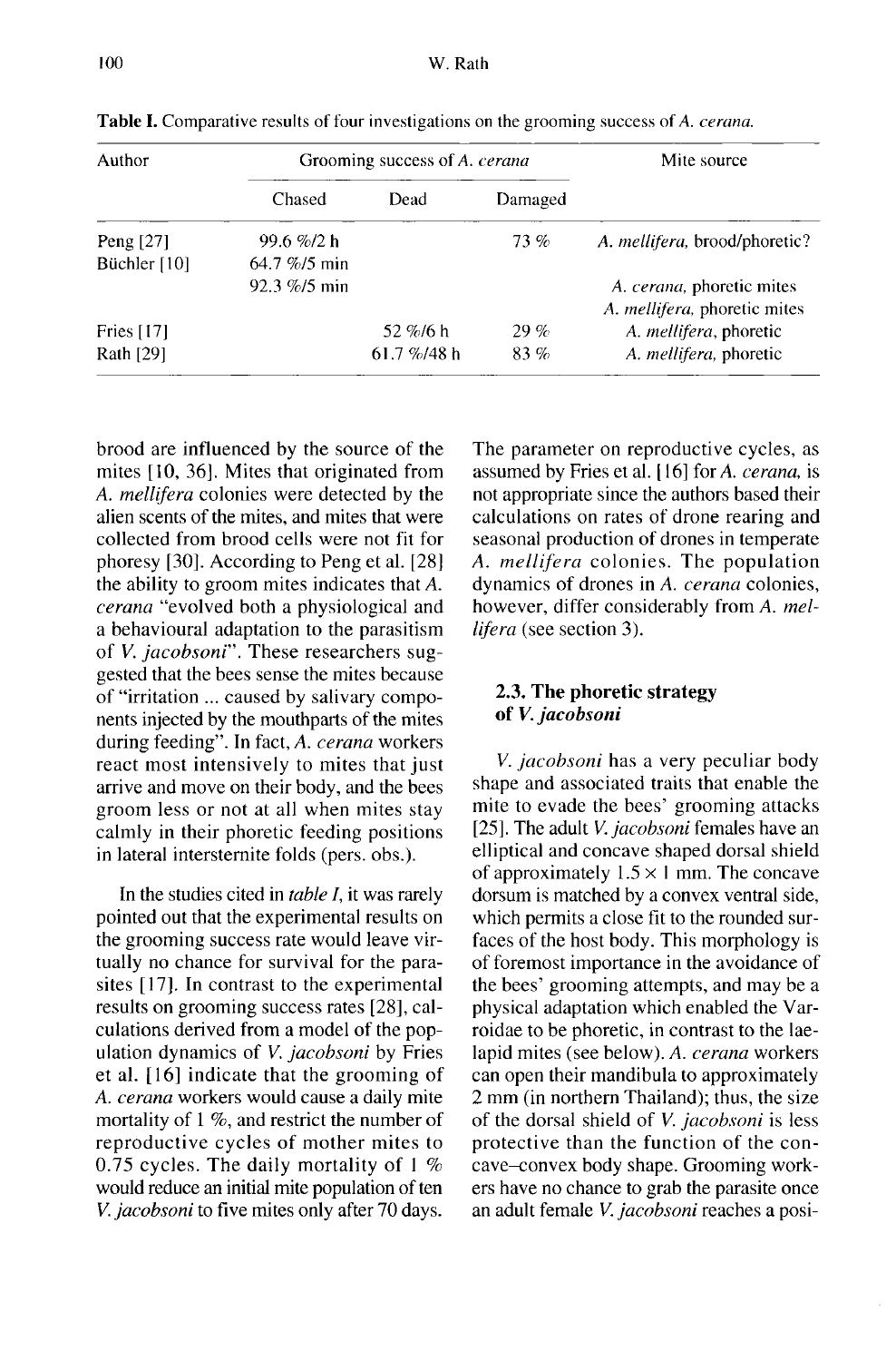tion on the host where its concave ventrum fits closely to the rounded bee body. In this respect, the peculiar shape of *V*, *jacobsoni* is a morphological adaptation to the bees' intensive grooming. The only opportunity for A. cerana workers to catch a mite is to bite it from the side, with one mandibula on the dorsal and the other on the ventral side of the mite. Therefore, the space between the edge of the mite dorsal shield and the host body surface is of crucial importance. The lanceolate lateral and posterior setae of the Varroidae, which are especially prominent in the genus Euvaroa sp., are structures which support the closing of the gap between the mite dorsal shield and the host surface.

Two observations may underline the significance of mite morphology to grooming success. First, female V. jacobsoni change the convexity of their ventrum into a flat or concave condition when they enter the reproductive stage. Usually such gravid mites stay in brood cells and are not subjected to grooming by bees. It was observed frequently that gravid mites which were released onto A. cerana workers were caught and damaged quickly by grooming workers because the mites had lost their close fit to the host body surface when the gap between the edge of the dorsal shield and the host surface was widened. Under natural conditions, gravid mites that leave brood after the bees uncapped the cell [30, 36] most likely become victims of grooming bees. The second observation concerns the accidental occurrence of Tropilaelaps clareae mites in A. cerana colonies [13, 49]. Although T. clareae comes into close contact with A. cerana it survives only on Apis dorsata and Apis mellifera hosts [13]. T. clareae have a phoretic strategy which is different from the slow moving, 'closefit' approach of the Varroidae. These laelapid mites escape grooming attempts by very rapid movements on the host. Their elongated body facilitates fast forward movements but at the same time offers a narrow and protruding dorsum which A. cerana obviously finds convenient to grasp.

The 'rapid escape' strategy seems to work well for Tropilaelaps ssp. on A. dorsata and A. mellifera but fails completely when confronted with the grooming skills of A. cerana [49]. Likewise, the Varroidae never established themselves on A. *dorsata* hosts.

#### 2.4. Preferences for phoretic positions

V. jacobsoni mites prefer certain phoretic positions on A. cerana, where they are safe from the hosts' grooming attempts and where they encounter a chance to feed. The bees groom only certain body areas, so it seems that the mites are indirectly guided to the safe positions by the grooming attempts of the bees. On A. cerana workers, 87 % of V. jacobsoni choose phoretic positions between the second and third lateral tergites (anatomically the first abdominal segment is included in the propodaeum) [32]. On A. cerana drones, this preference was even more restricted to the second lateral intertergit on the left side. The left-sided preference for the phoretic position was very consistent in 52 out of 54 cases and there is at present no explanation for this phe nomenon ([14, 30, 32], for A. mellifera: [6]). It seems that A. cerana drones do not practice self grooming nor do they participate in social grooming, accordingly a higher percentage of mites can be found in exposed positions on the thorax or abdomen of drones when compared to workers [20, 32]. At the colony level, *V. jacobsoni* populations were found on approximately 75 % on the worker bees and approximately 25 % on drones. Cage experiments revealed a similar distribution pattern [30].

#### 2.5. Uncapping, removal, and entombing behaviour of A. cerana

A. cerana are able to detect parasitized capped worker brood. Their first reaction consists in the uncapping of the invaded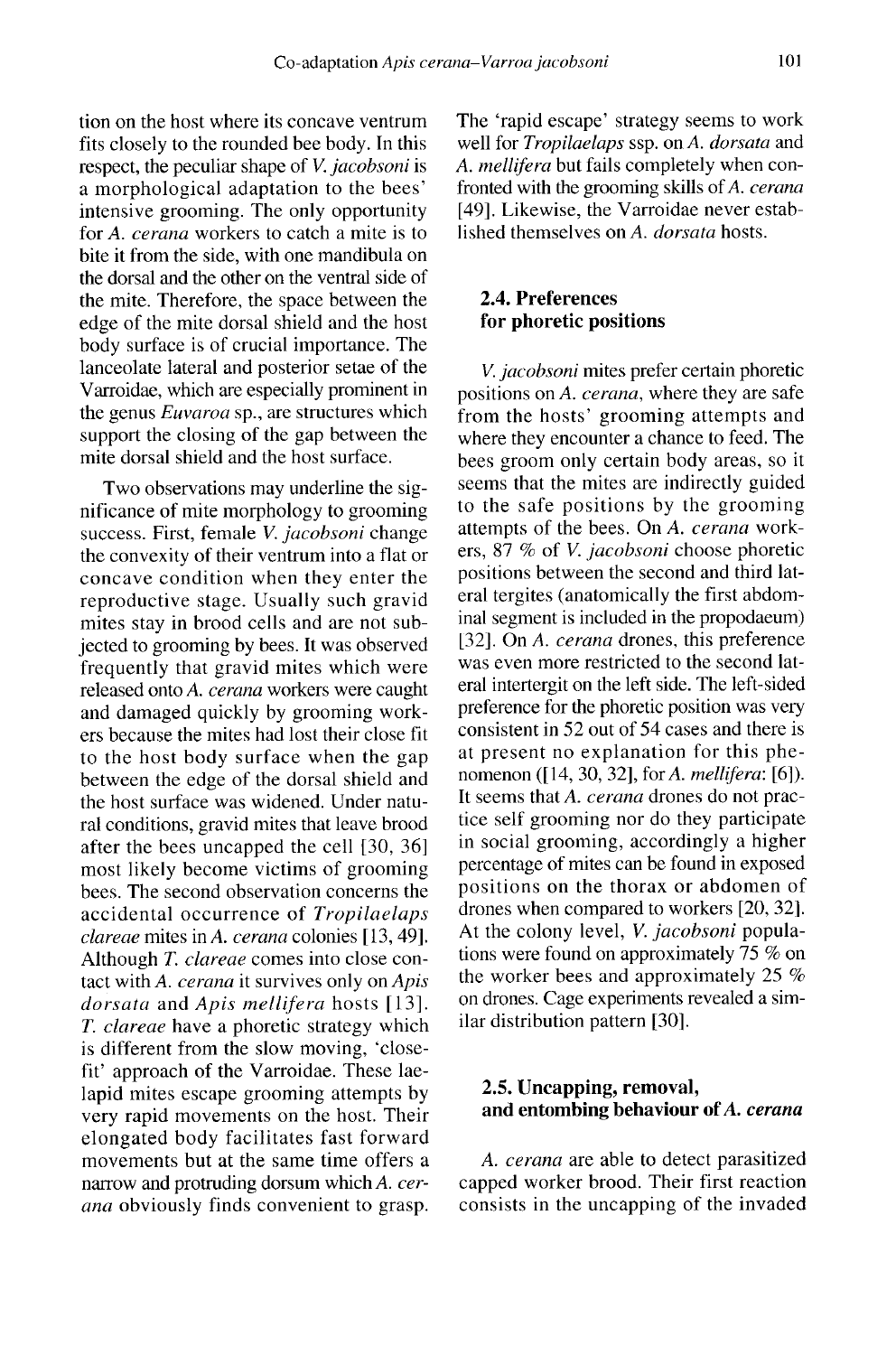| Emergence rate and<br>host condition | A. cerana drone brood artificially infested with: |         |         |  |  |  |
|--------------------------------------|---------------------------------------------------|---------|---------|--|--|--|
|                                      | 3 mites                                           | 2 mites | mite    |  |  |  |
| Drones, emerged normal (n)           |                                                   | 6       | 19      |  |  |  |
| Drones, not emerged:                 |                                                   |         |         |  |  |  |
| dead(n)                              |                                                   |         |         |  |  |  |
| deformed(n)                          | 12                                                | 6       |         |  |  |  |
| normal $(n)$                         |                                                   | h       |         |  |  |  |
| Total drones, not emerged $(\%)$     | 85.7%                                             | 71.4%   | $9.5\%$ |  |  |  |

Table II. Emergence rate of A. cerana drones that were artificially infested with 1, 2 and 3 V. jacobsoni females within 6 h after wax capping. Mite source: ex A. mellifera brood.

worker cells, and is probably followed by a closer inspection of the brood. If the mites leave the opened cell, the workers accept the brood as healthy and re-seal the cell [31, 33, 36]. If the mites stay in the brood cell, the bees cannibalize or remove the worker brood. This uncapping and removal behaviour is not a specific adaptation against V. jacobsoni, it is a general hygienic trait because the bees also react by uncapping and removing the brood when the brood cells are inoculated with particles of different materials [33, 36] or when the larvae are suffering from microbial infestations [37, 41]. Rosenkranz et al. [36] assumed that the bees detect the specific odour that adheres to the mites, or that the bees are sensitive to vibrations in the brood cells. Although the particles (chitin from A. cerana) used in the experiments of Rosenkranz et al. [36] did not carry V. jacobsoni odours, they were still recognized. It might be that the bees react to metabolic products of the worker brood, such as brood pheromones, that are released in varying quantities in relation to the health condition of the brood [31, 48].

When freeze-killed sections of worker brood were offered to an A. cerana colony in Thailand, the bees repeatedly uncapped and removed all dead worker brood within 48 h [30, 31]. In the same experiment, the bees did not remove the freeze-killed drone brood (less than 10 % removal after 13 days). Similarly, the bees did not react to mite-infested dead drone brood. The A. cerana workers left the dead drone brood capped, thus entombing the parasites and any brood disease [19, 22, 23, 30]. Therefore, the bees may use two strategies: uncapping + removal and entombing. Both strategies are potentially successful; uncapping + removal eliminates infesting agents from the hive, and entombing seals off these agents [42]. A. *cerana* drones are especially sensitive to invasion by two or more V. jacobsoni. In experiments in which brood cells were experimentally infested with mites, only 28.6 and 14.3 % of drones eclosed when two mites and three mites, respectively, invaded the cell  $[30, 32]$  (table II). More than half of such multiple-infested drones did not show any visible signs of an arrested or otherwise handicapped development. Instead, it seemed that they were not able to mobilize sufficient energy to open their own hard cocoon caps. In the natural situation, A. cerana bees are not inclined to remove dead drone brood rapidly. Mites as well as other pests that affect the dead drone pupa are entombed. Koeniger et al. [23] reported accumulations of 10-28 dead V. jacobsoni per cell together with the dead drone pupa. These cells were invaded by two to five mother mites, considering that one invading mother V. jacobsoni produced four offspring [5, 39].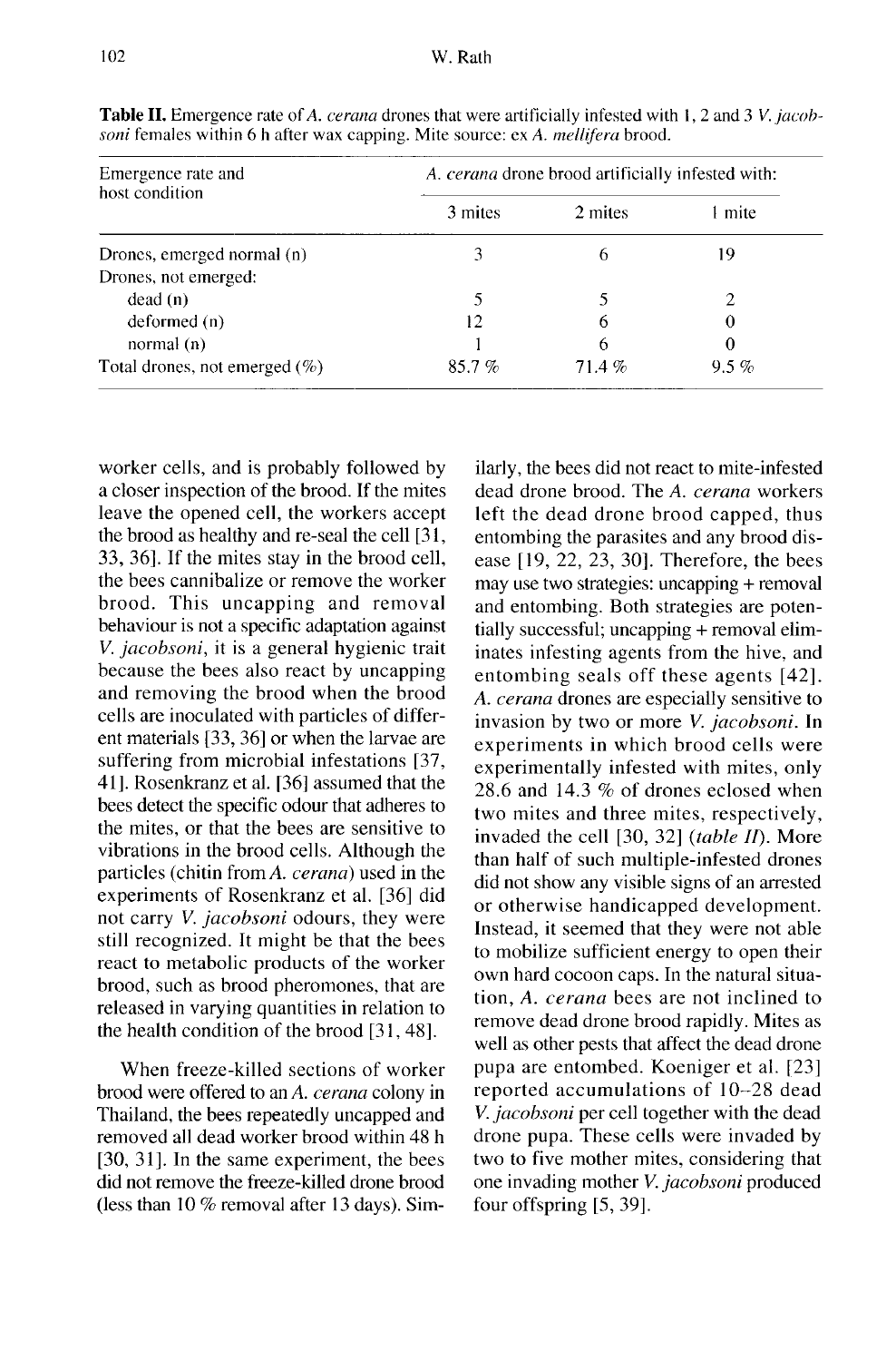Multiple infestation of A. cerana drone cells is not a rare event. Boot et al. [5] found that 19.9-25.8 % of infested A. cerana drone cells were invaded by two mites and 6.6-9.0 % were invaded by three V. jacobsoni (data collected from North and South Vietnam, respectively). By combining the data on eclosure rates of multiple-infested cells [30] and the frequency of multiple A. cerana drone cell infestations [5], it can be derived that out of 100 reproducing V. jacobsoni, 19-26 mites are killed by entombing, up to one quarter of the reproducing mite population. Although the multiple invasion of cells might facilitate genetic variation of *V. jacobsoni* by the increased chance for interbreeding [ 18], it imposes a significant limiting effect on the population growth by the resulting risk of entombing. Entombing has scarcely been researched, but it may be the most effective limitation of V. jacobsoni population growth. The aggregated distribution of mites in drone brood cells is most likely a dynamic function of the correlation between the amount of invasible cells and the number of reproductive mites at a given time. Multiple cell invasions and subsequent entombing of these infested drones are most prominent in A. cerana colonies with small amounts of drone brood and large V. jacobsoni populations.

The drone cell caps of A. cerana are a very unique structure whose biological significance, function and relation to  $V$ . jacobsoni are still unexplained [19, 20, 31]. The hard, funnel-like drone cell cap is part of the larval cocoon. The original wax cap of the drone cell is usually removed by the worker bees after the completion of the cocoon cap. The cocoon cap has an elevated central hole which is necessary for the exchange of respiration gases [30, 31]. One experiment still requires interpretation in relation to the uncapping and removal behaviour. When the cell caps from healthy worker and drone brood in prepupal stage were experimentally removed, the worker bees accepted the worker brood and resealed it with a wax cap, but they rejected

and removed the drone brood [30, 31]. Is the drone cocoon cap a protective device? What are the ethological reasons for the rejection of capless drone brood, and is there an evolutionary connection to the parasitic mites? Hadisoesilo and Otis [19] recently discovered that a close relative of A. cerana in Papua New Guinea, Apis nigrocincta, has a soft wax cap only; i.e. the hard cocoon cap is missing completely. However, this observation needs further investigation as related details on the mite parasites in Apis nigrocincta presently are missing.

#### 2.6. Brood cell invasion strategies of V. jacobsoni

During the invasion of A. cerana drone cells, the mites are exposed and subjected to detection by nurse bees. V. jacobsoni females squeeze themselves into the narrow gap between the host larva and the cell wall. The convex dorsal shield, which is facing the rounded cell wall, appears to be an advantageous morphological adaptation. In comparison, we observed the laelapid mite, Tropilaelaps clareae, staying on top of their host larva during cell invasion until the nurse bees completed the wax cap and the bee larva began cocoon-spinning movements. When the female V. jacobsoni reach the cell bottom of A. cerana drone cells, they regularly submerge themselves in the remains of liquid larval food [30, 32]. In this submerged stage, the peritremes of the mite protrude visibly from the liquid food, but it is not clear which actual function should be attributed to the peritremes [8]. Based on their comparison of the peritremes of V. jacobsoni and Tropilaelaps spp., Bruce et al. [8] suggested that the adaptive hypothe ses of the peritremes should be reviewed with caution.

When V. jacobsoni females come into contact with the bee larval food, they stop all active movements and rest in a state of akinesis until all the bee food is removed by the feeding larvae. The mites usually recover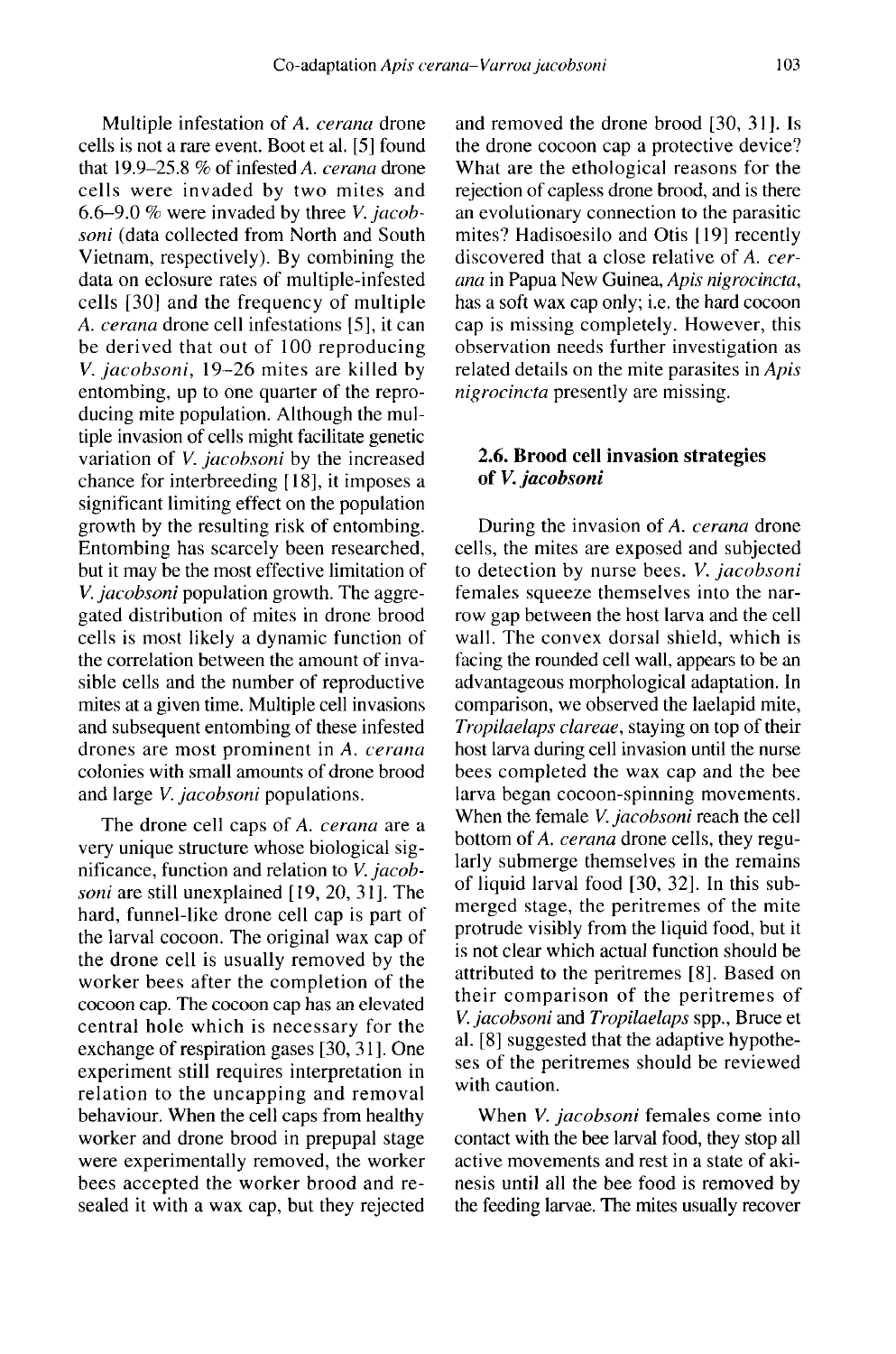before the bee larvae spin their cocoon; however, in rare cases, dead mites can be encountered fixed to the cell bottom by cocoon threads. The akinesis stage, which can be experimentally triggered [30, 32], helps the mite to reduce oxygen consumption while submerged and it also reduces the chances that nurse bees recognize movements of mites in the infested cells. It is not clear whether the mites submerge themselves in larval food purposely or accidentally, but apparently the mites are well adapted to this unusual condition. The mite behaviour of proceeding to the bottom of the host brood cells and submerging themselves in the remains of the larval food can be interpreted as a counter-strategy to the well-developed removal behaviour of the adult bees.

# 3. A. CERANA POPULATION DYNAMICS

A. cerana colonies inhabit a wide range of climates ranging from arid to temperate subtropical and tropical regions [38]. Accordingly, the population dynamics of A. cerana colonies may vary considerably. The periods and amounts of drone brood rearing are of foremost importance in the coadaptation between A. cerana and V. jacobsoni because the reproduction of the mites is restricted to drone brood owing to the mite's infertility in A. cerana worker brood cells, and the removal of infested brood by worker bees ([1, 5, 21, 29, 33, 36, 47], see also table III). However, only a few published data on drone brood rearing seasons and cycles for A. cerana are available. In Japan, Sasaki [39] reported a distinctive drone brood season of 3 months from mid March to mid June for A. cerana japonica. The corresponding time for A. mellifera drone brood rearing in the same region in Japan was 3 months longer than for A. cerana. In the Chiangmai region of northern Thailand, A. cerana colonies had one or two drone brood rearing cycles per year with periods of on average 59.5 ( $\pm$  33.4) days and an average drone production of 30 drones per colony per day [30, 32]. The peak number of sealed drone brood per A. cerana colony is usually below 800 cells [30]. With A. cerana drone postcapping development times of 13.5-14 days [39, 43] a single fertile mite would have only approximately three to five reproductive cycles per year. This is a considerable limitation which imposes a strong selective pressure on *V. jacobsoni* to make a maximum reproductive effort within a limited period, and to endure the hosts' grooming efforts during enforced long phoretic periods with a reproductive diapause of up to 9 months [39].

The situation is different at the colony community level. In evergreen moist tropical habitats, drone brood production is not always restricted to a definite season. Within a local community of A. cerana colonies, drone brood may be present in single colonies and absent in others. For example, in the Suratani region of southern Thailand,

| Cells inspected | Infested $(\%)$ |              | Reproducing mites $(\%)$ |              |         |              |
|-----------------|-----------------|--------------|--------------------------|--------------|---------|--------------|
|                 | Worker          | <b>Drone</b> | Worker                   | Drone        | Worker  | Drone        |
| Indonesia [1]   | 29 740          | 927          | $2.5\%$                  | $36.3\%$     | $0\%$   | 90.7%        |
| Vietnam [5]     | 2 2 6 4         | 1 266        | $8-13\%$                 | $11-41%$     | $0\%$   | $97 - 100\%$ |
| India $[47]$    | 2400            | 1 600        | $<$ 1-8 $%$              | $0 - 60.5\%$ | $0\%$   | $100\%$      |
| India $[36]$    | 710             | 373          | $4\%$                    | 20%          | $0\%$   | 90%          |
| Japan [39]      | 3 500           |              | $12.3\%$                 |              | $1.8\%$ |              |

Table III. Reproducing V. jacobsoni in A. cerana worker and drone brood cells.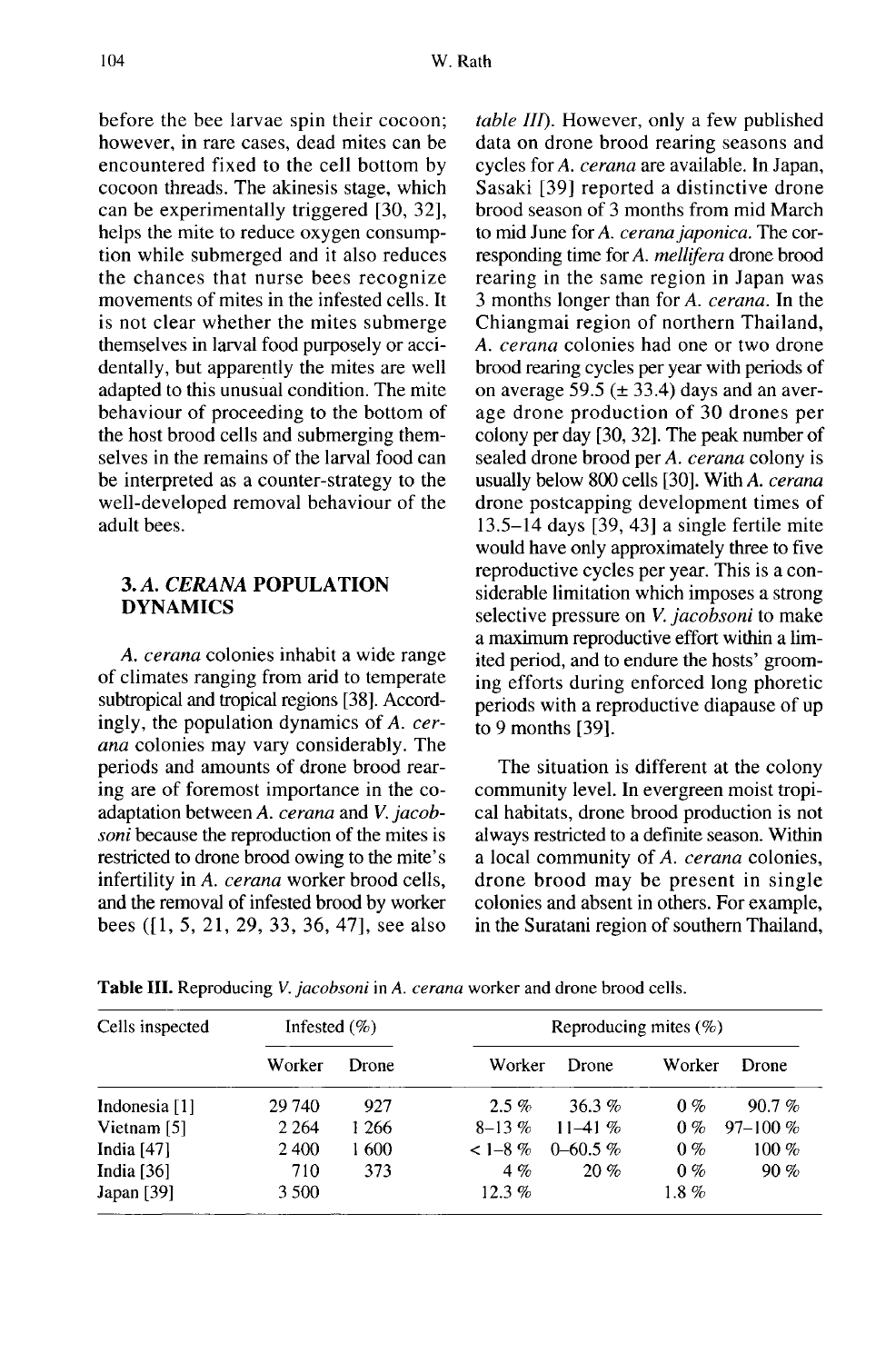A. cerana drone brood can be found in some colonies during any season, depending on the availability of local pollen resources. Sasaki [39] even found that V. jacobsoni propagates well in drone cells of queenless, laying worker colonies of A. cerana japonica, with four to five female offspring per mother mite. The important issue of mite dispersal among A. cerana colonies has not yet been studied. Furthermore, the influence of the absconding and migrating habits of A. cerana colonies on the V. jacobsoni population is uncertain. In some areas, such as northern Thailand, A. cerana bees migrate regularly during the dry and hot season.

Recent investigations of Boot et al. [5] on the reproductive biology of V. jacobsoni in A. cerana drone brood cells confirmed the hypothesis that V. jacobsoni face a natural selective pressure to maximize their reproductive effort within a short time. In comparison to A. mellifera hosts, the high est reproductive success of V. jacobsoni with respect to the number of offspring and the fertility of mites occurred in A. cerana drone cells. Boot et al. [5] found that V. jacobsoni females produce an average of 4.3 female offspring in A. cerana drone brood cells, and nearly 100 % of the mites that entered drone cells actually reproduced. Table III compiles some comparative results from investigations on the reproductive rates of V. jacobsoni under natural conditions in four regions of Asia. The investigations reveal that V. jacobsoni do actually enter A. cerana worker cells but, apart from some exceptional cases, they do not reproduce [5, 11, 47]. The invasion of worker brood cells is facilitated because the removal response of A. cerana bees is low if the mites originate from the very same colony [36].

# 4. PHYSIOLOGICAL ASPECTS

Boot et al. [5] posed the question as to why V. jacobsoni enter the worker brood cells of A. cerana if they do not reproduce there at all? These researchers assumed that the invasion A. cerana worker cells is an adaptive trait and that V. jacobsoni gain some prospective advantage from this behaviour. This advantage might be physiological preparation for postponed reproduction, or the avoidance of the grooming behaviour by adult bees. The cause of V. jacobsoni infertility in A. cerana worker cells is not known. The mites encounter a physiological barrier against reproduction on A. cerana worker brood. V. jacobsoni females that were transferred after initially feeding on A. mellifera brood to A. cerana worker brood continued to reproduce [5, 30, 47]. This observation supports the hypothesis that V. jacobsoni females receive a certain nutritional trigger prior to oogenesis and reproduction [35].

V. jacobsoni have a very short period of ontogenesis which seems to be well synchronized with the host [13]. The rapid ontogenesis is supported by the very efficient exploitation of the host haemolymph proteins. V. jacobsoni have almost no proteolytic enzymes and utilize the host proteins immediately without prior digestion [45]. Tewarson et al. [44] provided evidence that reproducing V. jacobsoni incorporate the host proteins (A. mellifera) directly into the oocytes. According to Tewarson and Jany [46], this type of vitellogenesis is an indication of the high degree of parasitic adaptation which enables the mites to have very rapid oogenesis and a subsequent increase in reproduction efficiency. An additional feature of the accelerated ontogenesis of V. jacobsoni is the phenomenon of larviposition (ovoviviparity). The 'egg' that V. jacobsoni females deposit consists of an egg chorion containing a larva which transforms into a protonymph before hatching from the egg chorion [ 13]. Also, the protonymphae of V. jacobsoni directly utilize undegraded host proteins [45]. The physiological adaptation of *V. jacobsoni* to the utilization of undegraded host haemolymph components may partially account for the reproductive efficiency on other hosts besides the A. cerana drone larvae on which the natural selection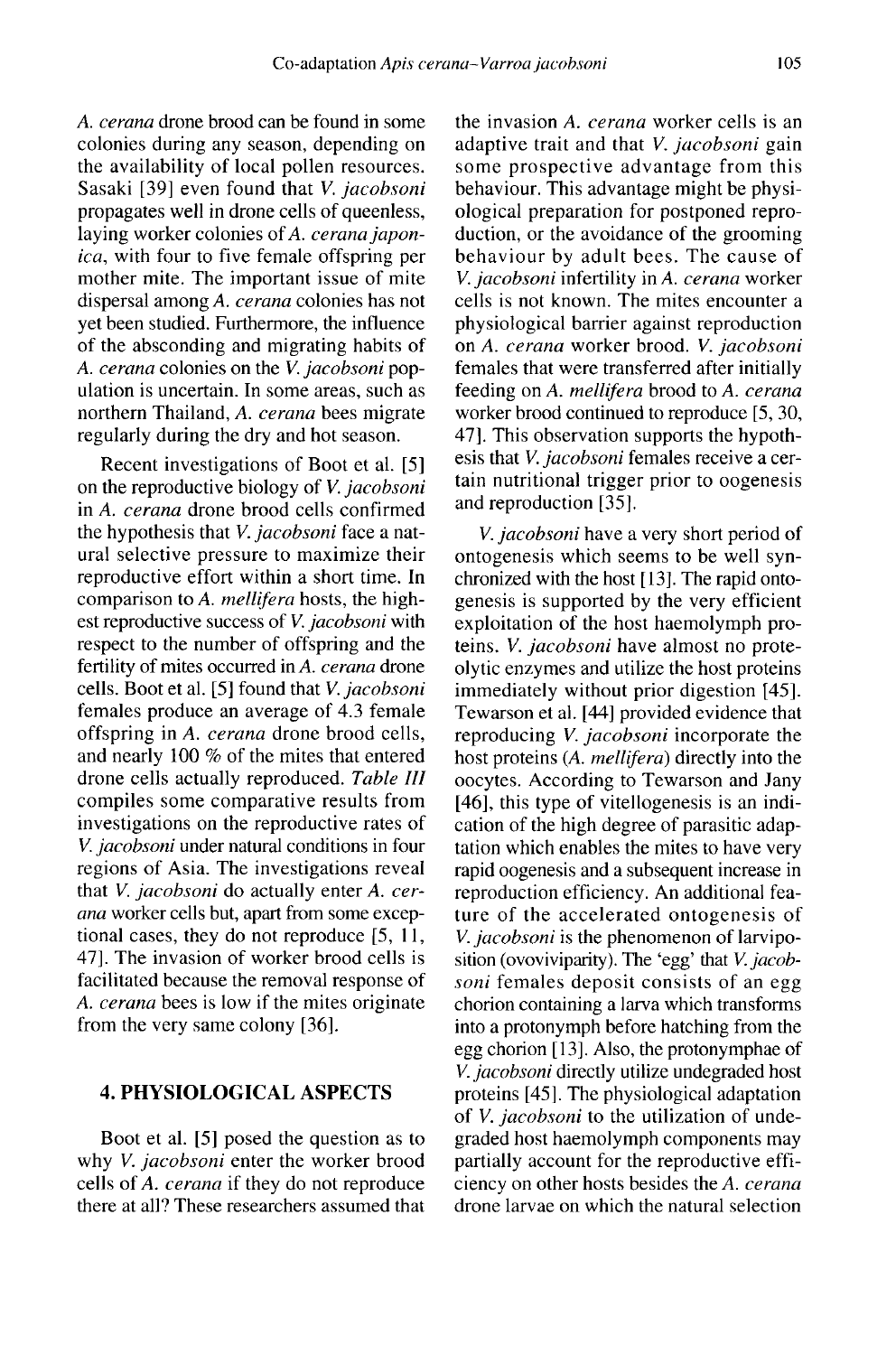for this adaptation took place. The fertility of V. jacobsoni on the acquired host, A. mellifera, is highly variable, depending on the genetics of the mites and bees and the local conditions [1, 2, 3, 10, 16]. Recent investigations on the mitochondrial DNA sequence of different V. jacobsoni populations [2, 3] indicate that V. *jacobsoni* is probably a "species-complex of at least three different species" [2] with significant differences in their reproductive performance on A. cerana or A. mellifera hosts. However, the high est fertility rates were reported from A. cerana drone hosts (table III). V. jacobsoni enter worker brood cells of A. cerana and occasionally begin reproductive efforts, but successful reproduction leading to fertile female adult offspring has rarely been observed in natural conditions [10, 35, 47]. It is likely that only specific components of the host haemolymph, which are best provided in A. cerana drones, ensure optimum fertility in V. jacobsoni. Tewarson and Engels [44] revealed that V. jacobsoni even utilize undegraded bovine serum albumen; however, the further effects of atypical host protein components on the reproduction biology of *V. jacobsoni* have not been investigated.

#### 5. PERSPECTIVES

The co-adaptations of V. jacobsoni and A. cerana constitute a complex network of traits that support a dynamic balance between the host and the parasite populations. According to field observations [33] and model calculations [16, 25] V. jacobsoni populations in A. cerana colonies are limited to numbers of less than approximately 800 mites per colony.

The early research reports overstated the significance of grooming and brood removal as the major mechanisms that define the resistance of A. cerana. Recent investigations, however, indicate that entombing, in combination with the population dynamics of A. cerana drone brood and physiologi-

cal characteristics, may be of foremost importance in the tolerance of A. cerana to the mite. The recent discovery of distinct genotypes and biotypes in V. jacobsoni populations on A. cerana and A. mellifera hosts [2, 3] will require a re-interpretation of the virulence of *V. jacobsoni* on the acquired A. mellifera host. Furthermore, it has become clear that basic data is missing on the neurobiology of bees and mites. In particular, the investigation of the physiological background of the reproductive barriers of V. jacobsoni on A. cerana worker brood has the potential to open new approaches for the future search of V. jacobsoni tolerance in A. mellifera.

Résumé - La coadaptation d'Apis cerana Fabr. et de Varroa jacobsoni Oud. On peut considérer comme équilibrée la relation hôte-parasite entre l'abeille mellifère asiatique, Apis cerana, et l'acarien ectoparasite, Varroa jacobsoni : les abeilles limitent activement les populations d'acariens à un niveau supportable et la survie de l'acarien n'est pas mise en danger. Cet équilibre bien réglé est les résultats d'un long processus de coévolution au cours duquel les hôtes et les parasites ont développé des caractères spécifiques qui améliorent leur valeur adaptative respective. On résume ici divers aspects des caractères coadaptatifs, qui ont été étudiés durant les 20 dernières années, afin de faciliter l'interprétation de la relation hôte-parasite. On peut regrouper les caractères coadaptatifs en trois grandes catégories : i) les aspects comportementaux : caractères hygiéniques vs. caractères d'infestation, ii) les aspects de dynamique des populations, et iii) les aspects physiologiques. L'efficacité hygiénique d'A. cerana dépend des capacités sensorielles spécifiques et d'un ensemble correspondant de caractéristiques comportementales bien différenciées : toilettage, désoperculation des cellules et élimination du couvain infesté et « mise en bière » du couvain de mâles mortellement infesté. Les mâles parasités à de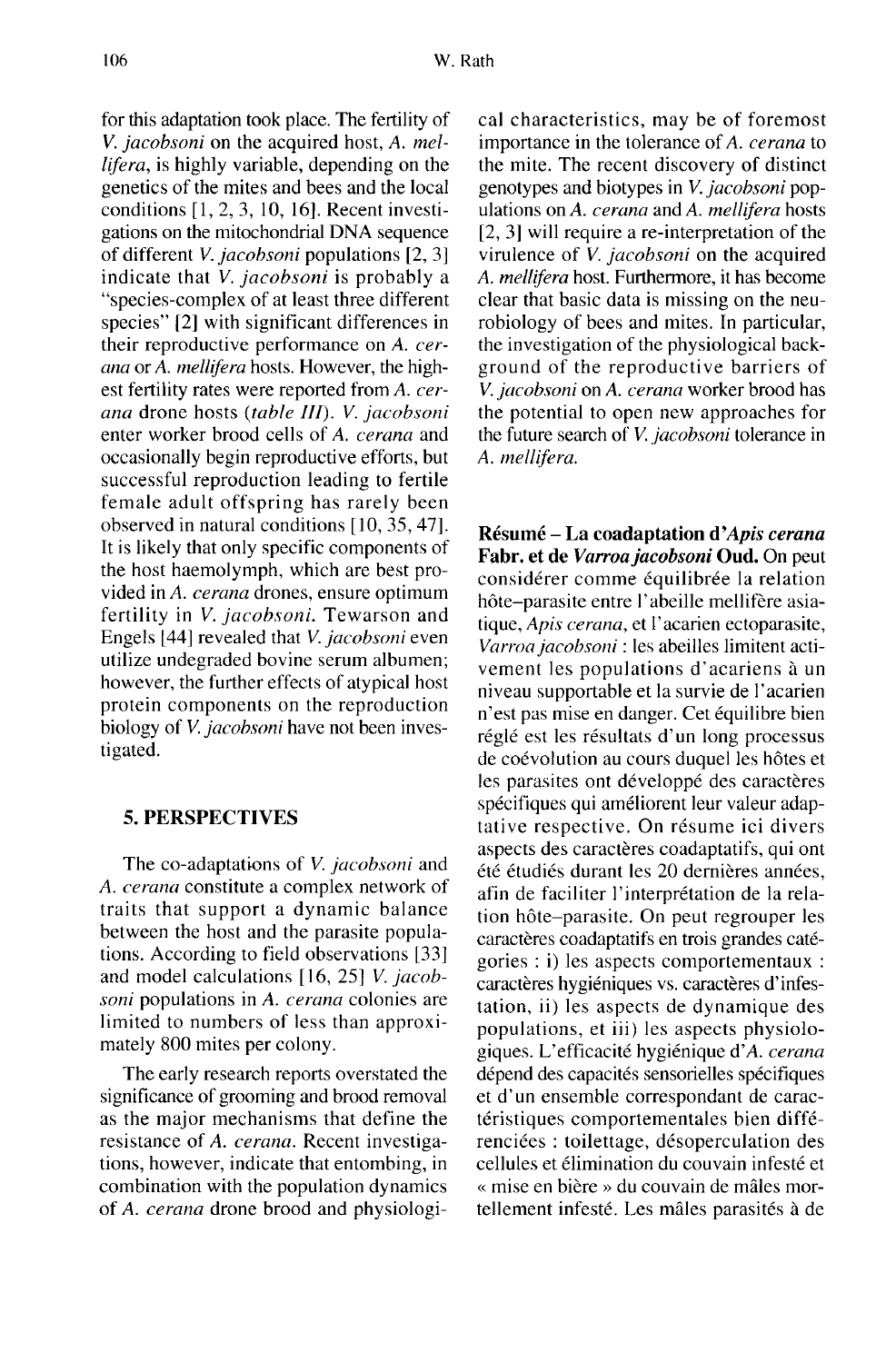faibles niveaux d'infestation meurent dans leur cellule car ils sont incapables d'ouvrir le dur opercule de celle-ci. On peut déduire de divers travaux que la mise en bière du couvain hyperparasité réduit de plus de 20 % la population d'acariens susceptibles de se reproduire. La mise en bière a été peu reconnue par les projets de recherche, mais elle contribue probablement de façon la plus efficace à limiter la croissance des populations de V. jacobsoni. Les capacités d'infestation de V. jacobsoni nécessitent des facultés sensorielles spécifiques pour localiser et différencier les divers stades de l'abeille adulte et du couvain. La contre-mesure la plus évidente contre le toilettage des abeilles est la protection offerte par la morphologie convexe-concave particulière de V. jacobsoni. À côté de ces adaptations morphologiques typiques des Varroidae, les acariens contrecarrent l'activité hygiénique collective des abeilles par des comportements spécifiques qui leur assurent la sécurité de la phorésie et de l'invasion des cellules de couvain, la survie à une longue diapause de la reproduction et le succès de la dispersion à d'autres colonies hôtes. Le comportement des hôtes et les barrières physiologiques limitent la reproduction du parasite à l'infestation du couvain de mâles. Cette restriction est un facteur-clé, puisque le couvain de mâles n'apparaît qu'à certaines périodes limitées dans le temps. Sous la pression de sélection V. jacobsoni doit survivre jusqu'à neuf mois par phorésie sur les ouvrières et atteindre une performance optimale de reproduction durant la période limitée d'accès au couvain de mâles. Des analyses génétiques ont récemment montré que V. jacobsoni pourrait être un complexe d'espèces constitué de groupes génétique ment distincts avec des différences de fertilité sur l'hôte Apis mellifera. Pourtant, même en comparant avec la situation sur l'hôte acquis A. mellifera, V. jacobsoni a la fertilité la plus forte et les taux de reproduction les plus élevés sur les mâles d' A. cerana. Les caractéristiques des barrières physiologiques qui empêchent le parasite de se reproduire

sur le couvain d'ouvrières n'ont pas été étudiées. Le caractère unique, qui consiste à ingérer des protéines de l'hôte non digérées et à les utiliser immédiatement pour sa propre vitellogenèse, pourrait jouer un rôle dans l'établissement d'une barrière physiologique de la fertilité. L'utilisation de protéines de l'hôte non digérées fait partie de l'adaptation de V. jacobsoni à une ontogenèse raccourcie et une synchronisation ultérieure avec la métamorphose de l'hôte. La compréhension de l'équilibre hôte naturel-parasite entre V. jacobsoni et A. cerana est une condition préalable à de nouvelles approches dans la recherche de la tolérance d'A. mellifera à V. jacobsoni. Les processus de coadaptation physiologique et sensorielle entre V. jacobsoni et A. cerana sont très peu étudiés et font actuellement partie des domaines de recherche les plus prometteurs. © Inra/DIB/AGIB/Elsevier, Paris

# Apis cerana / Varroa jacobsoni / coadaptation

Zusammenfassung - Gegenseitige Anpassung von Apis cerana Fabr. und Varroa jacobsoni Oud. Die Wirt-Parasitbeziehung zwischen der asiatischen Honigbiene Apis cerana Fabr. und der ektoparasitischen Milbe Varroa jacobsoni Oud. kann als balanciert betrachtet werden. Dies heißt, daß die Honigbienen die Milbenpopulation aktiv auf eine erträgliche Höhe begrenzen und gleichzeitig das Überleben der parasitischen Milbenart nicht gefährdet ist. Dieses fein abgestimmte Gleichgewicht ist das Resultat eines über eine lange Zeitdauer zurückreichenden Prozesses gegenseitiger Anpassung, in dem sowohl Wirt als auch Parasit spezifische Eigenschaften entwickelt, die ihre jeweilige Fitness optimieren. Über die vergangenen 20 Jahre wurden unterschiedliche Aspekte dieser koadaptiven Eigenschaften untersucht, diese werden hier zusammenfassend dargestellt, um die Interpretation der Wirt-Parasitbeziehung zu erleichtern. Diese koadaptiven Eigenschaf ten können in drei Hauptkategorien zusam-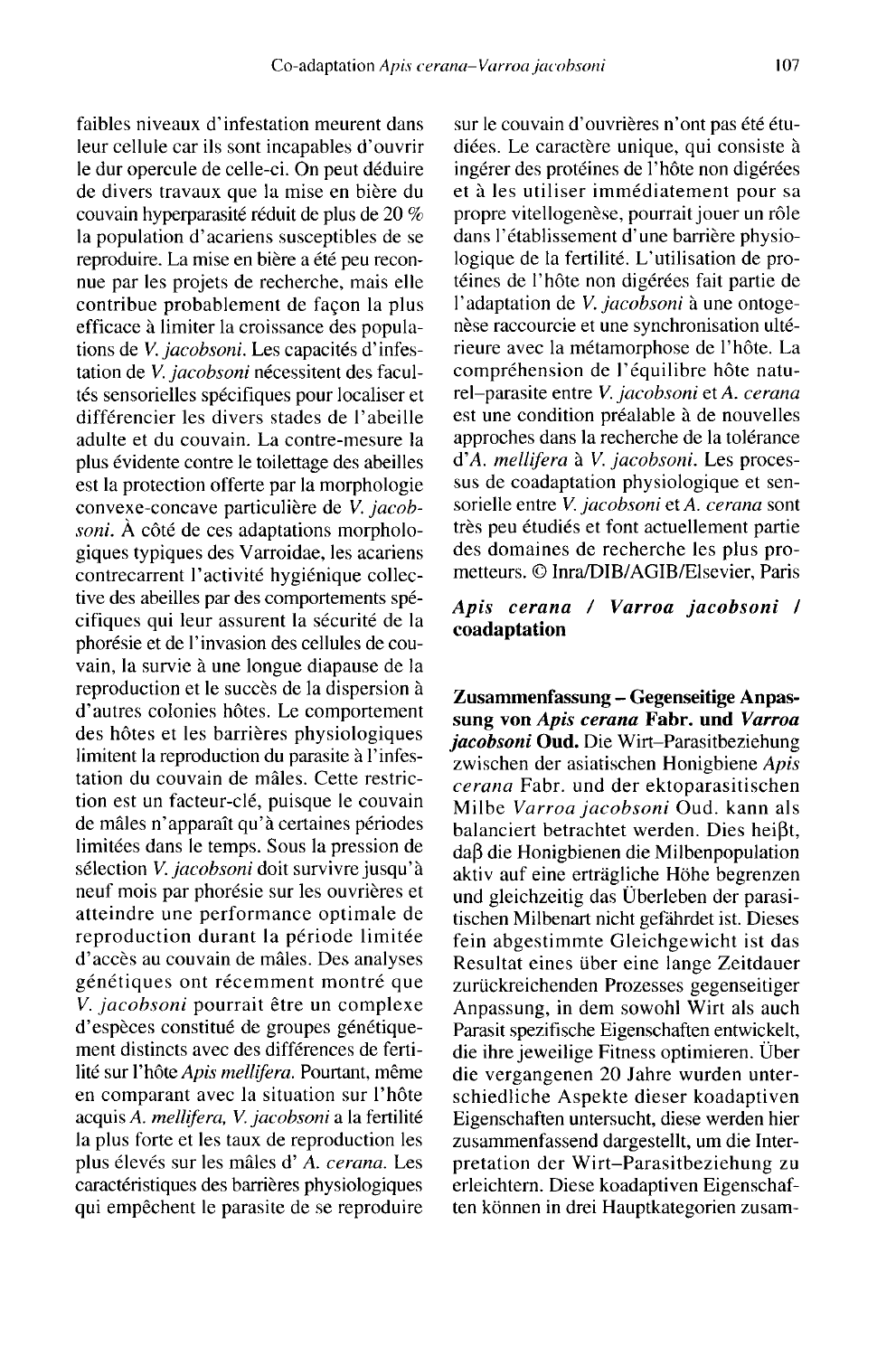mengefaßt werden: 1) hygienische Eigenschaften vs. Befallsverhalten; 2) populations-dynamische Aspekte; und 3) physiologische Aspekte. Die hygienische Effizienz von A. cerana hängt von spezifischen sensorischen Fähigkeiten ab sowie korrespondierender gut definierter Verhaltenseigenschaften; Putzen, Entdeckeln von Zellen und Entfernen befallener Brut und das Einsargen von tödlich parasitierter Drohnenbrut. Die parasitierten Drohnen sterben bereits bei niedriger Parasitierung in ihren Brutzellen, da sie selbst nicht in der Lage sind, die harten Drohnendeckel zu öffnen. Aus verschiedenen Untersuchungen kann abgeleitet werden, daß das Einsargen überparasitierter Drohnenbrut die vermehrungsfähige Milbenpopulation um mehr als 20 % mindert. Das Einsargen wird in Forschungsprojekten nur wenig zur Kenntnis genommen, wahrscheinlich leistet es aber den effektivsten Beitrag zur Begrenzung der Population von V. jacobsoni. Die Fähigkeit zum Befallen von Brutzellen setzt besondere Sinnesleistungen voraus, um zwischen den Stadien ausgewachsener Bienen und denen der Bienenbrut unterscheiden zu können. Die offensichtlichste Gegenanpassung von V. jacobsoni gegen das Putzverhalten der Bienen ist der Schutz, den die eigentümliche konvex-konkave Körperform der Milben gewährt. Neben den typischen morphologischen Anpassungen der Varroidae setzen die Milben den kollektiven hygienischen Maßnahmen der Bienen spezifische Verhaltensweisen entgegen, die einen sicheren Aufenthalt auf den Arbeiterinnen, sichere Passage in die Brutzellen, das Überleben einer langen reproduktiven Diapause und erfolgreiche Verbreitung zu anderen Wirtsvölkern gewährleisten. Das Verhalten des Wirtes und physiologische Barrieren begrenzen die Vermehrung der Milben auf den Befall von Drohnenbrutzellen. Diese Einschränkung stellt einen Schlüsselfaktor dar, da die Drohnenbrut nur während begrenzter Zeiträume zur Verfügung steht. So steht *V. jacobsoni* unter dem Anpassungsdruck, bis zu neun Monate lang phoretisch auf den Arbeiterinnen überleben zu können. Darauf folgend muß sie während der kurzen Zeiten, in denen ihr der Zugang zur Drohnenbrut offensteht, eine optimale Vermehrungsleistung erbringen. Dementsprechend hat V. jacobsoni sogar im Vergleich mit der Situation auf dem angenommenen Wirt A. mellifera in Drohnenzellen von A. cerana die höchsten Fruchtbarkeits und Vermehrungsraten. Die Art der physiologischen Begrenzung, die V. jacobsoni davon abhält sich in den Arbeiterinnenzellen von A. cerana zu vermehren, wurden bisher allerdings nicht untersucht. Die besondere Eigenart, unverdaute Proteine aufzunehmen und sofort in der Dotterbildung weiter zu verwenden, könnte bei der Ausbildung einer physiologischen Barriere eine Rolle spielen. Der Gebrauch unverdauter Proteine stellt einen Teil der Anpassung von V. jacobsoni an den nur kurzen für die Entwicklung zur Verfügung stehenden Zeitraum und die daraus folgende Synchronisierung mit der Umwandlung des Wirtes dar. Das Verständnis des natürlichen Wirt-Parasitgleichgewichts zwischen A. cerana und V. jacobsoni ist eine Voraussetzung neuer Ansätze in der Suche nach Toleranz gegenüber der Milbe bei A. mellifera. Die physiologischen und sensorischen Koadaptationen zwischen A. cerana und V. jacobsoni sind nur wenig erforscht und stellen zur Zeit das vielversprechendste Forschungsgebiet in diesem Bereich dar. © Inra/DIB/AGIB/ Elsevier, Paris

# Apis cerana / Varroa jacobsoni / Anpassung / Koadaptation

#### REFERENCES

- [1] Anderson D.L., Changed Varroa jacobsoni reproduction in Apis mellifera colonies in Java, Apidologie 27 (1996) 461-466.
- [2] Anderson D.L., Genetic and reproductive variation in Varroa jacobsoni. in: Schwarz M.P., Hogendoorn K. (Eds.), Proceedings of the XIII International Congress of IUSSI, Adelaide, Australia, 29 December 1998-3 January 1999, Flinders University Press, Adelaide, 1998, pp. 33-33.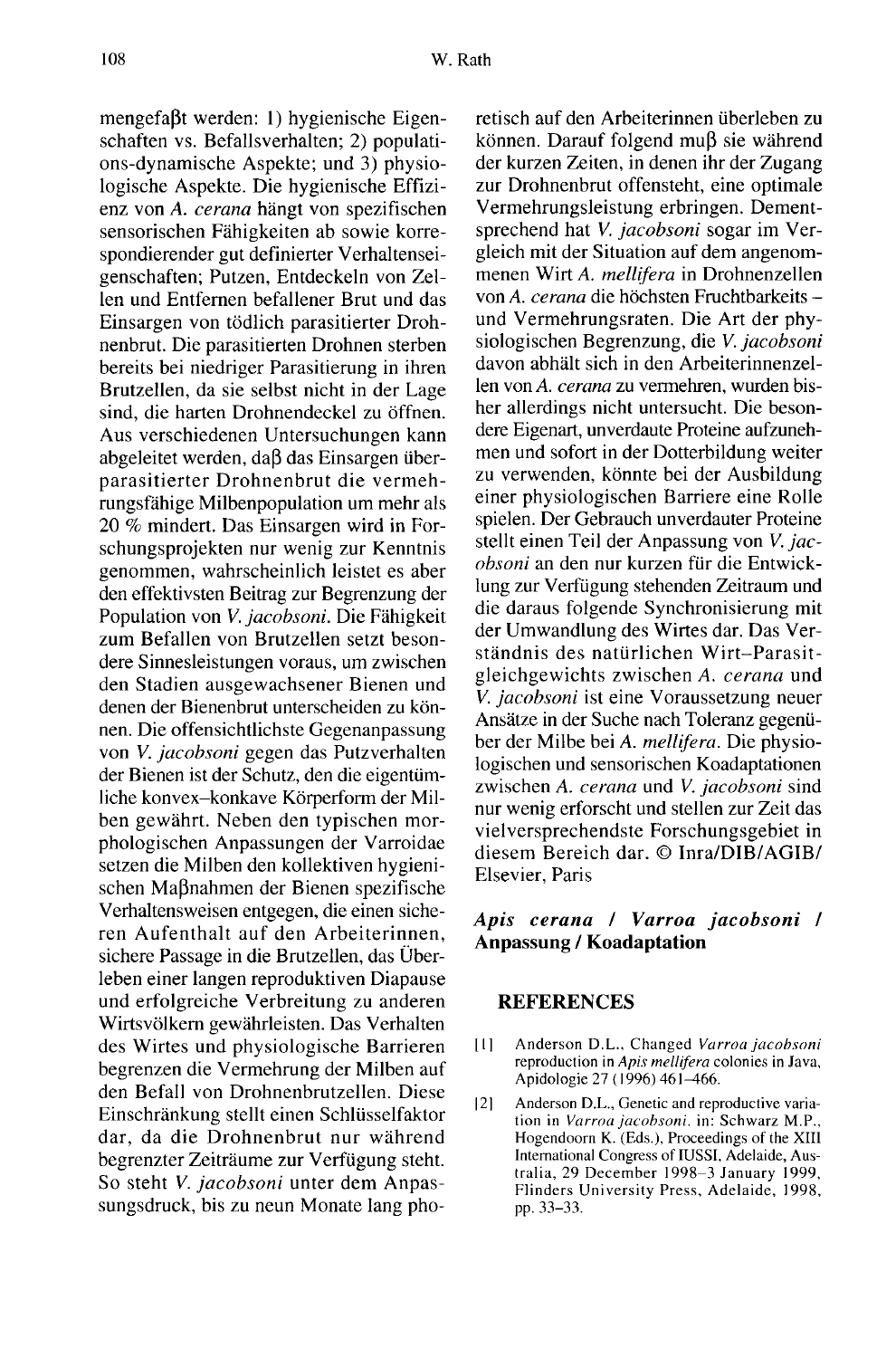- [3] Anderson D.L., Fuchs S., Two genetically different populations of Varroa jacobsoni with contrasting reproductive abilities on Apis mellifera, J. Apic. Res. 37 (1998) 69-78.
- [4] Boecking O., Rath W., Drescher W., Grooming and removal behaviour  $-$  strategies of Apis mellifera and Apis cerana bees against Varroa jacobsoni, Am. Bee J. 133 (1993) 117-119.
- [5] Boot W.J., Tan N.O., Dien P.C., Huan L.V., Dung N.V., Long L.T., Beetsma J., Reproductive success of Varroa jacobsoni in brood of its original host, Apis cerana in comparison to that of its new host, Apis mellifera (Hymenoptera: Apidae), Bull. Entomol. Res. 87 (1997) 119-126.
- [6] Bowen-Walker P.L., Martin S.J., Gunn A., Preferential distribution of the parasitic mite, Varroa jacobsoni Oud. on overwintering honeybee (Apis mellifera L.) workers and changes in the level of parasitism, Parasitology 114 (1997) 151-157.
- [7] Bruce W.A., Use of infrared detection for host location by the bee-mite, Varroa jacobsoni (Acari: Varroidae): a theroretical model, Int. J. Acarol. 23 (1997) 7-11.
- [8] Bruce W.A., Delfinado-Baker M., Vincent D.L., Comparative morphology of the peritremes of Varroa and Euvarroa (Varroidae), parasites of honey bees (Apidae), Int. J. Acarol. 23 (1997) 13-20.
- [9] Büchler R., Varroa tolerance in honeybees occurrence characters and breeding, in: Matheson A. (Ed.), New Perspectives on Varroa, International Bee Research Association, Cardiff, 1994, pp. 12-23.
- [10] Büchler R., Drescher W., Tornier I., Grooming behaviour of Apis cerana, Apis mellifera, and Apis dorsata and its effect on the parasitic mites Varroa jacobsoni and Tropilaelaps clareae, Exp. Appl. Acarol. 16 (1992) 313-319.
- [11] De Jong D., Varroa jacobsoni does reproduce in worker cells of Apis cerana in South Korea, Apidologie 19 (1988) 241-244.
- [12] Delfinado-Baker M., Baker E., Phoon A.C.G., Mites associated with honeybees (Apidae) in Asia with description of a new species, Am. Bee J. 129 (1989) 609-613.
- [13] Delfinado-Baker M., Peng C.Y.S., Varroa jacob-<br>soni and Tropilaelaps clareae: A perspective of life history and why Asian bee-mites preferred European honeybees, Am. Bee J. 135 (1995) 415-420.
- [14] Delfinado-Baker M., Rath W., Boecking O., The phoretic bee mites and honeybee grooming behaviour, Int. J. Acarol. 18 (1992) 315-322.
- [15] Donzé G., Guerin P.M., Behavioral attributes and parental cale of Varroa jacobsoni mites parasitizing honeybee brood, Behav. Ecol. Sociobiol. 34 (1994) 305-319.
- [16] Fries I., Camazine S., Sneyd J., Population dynamics of Varroa jacobsoni: a model and review, Bee World 75 (1994) 5-28.
- [17] Fries I, Huazhen W., Wei S., Jin C.S., Grooming behaviour and damaged mites (Varroa jacobsoni) in Apis cerana cerana and Apis mellifera ligustica, Apidologie (1996) 3-11.
- [18] Fuchs S., Langenbach K., Multiple infestation of Apis mellifera L. brood cells and reproduc tion in Varroa jacobsoni Oud., Apidologie 20 (1989) 257-266.
- [19] Hadisoesilo S., Otis G. W., Differences in the drone cappings of Apis cerana F., 1793 and Apis nigrocincta Smith 1861, J. Apic. Res. (1998) in press.
- [20] Hänel H., Ruttner F., The origin of the pore in the drone cell capping of Apis cerana Fabr., Apidologie 16 (1985) 157-164.
- [21] Koeniger N., Koeniger G., Wijayagunase kara N.H.P., Beobachtungen über die Anpassungen von Varroa jacobsoni an ihren natuerlichen Wirt Apis cerana in Sri Lanka, Apidologie 12 (1981) 37-40.
- [22] Koeniger N., Koeniger G., Delfinado-Baker M., Observations on mites of the Asian honeybee species, Apidologie 14 (1983) 197-204.
- [23] Koeniger N., Koeniger G., Mardan M., Wongsiri S., Possible effects of regular treatments of varroatosis on the host-parasite relationship between Apis mellifera and Varroa jacobsoni, in: Conner L.J., Rinderer T., Sylvester H.A., Wongsiri S. (Eds.), Asian Apiculture, Wicwas Press, Cheshire, CT, 1993, pp. 541-550.
- [24] Kraus B., Koeniger N., Fuchs S., Unterscheidung zwischen Bienen verschiedenen Alters durch Varroa jacobsoni und Bevorzugung von Ammenbienen im Sommerbienenvolk, Apidologie 17 (1986) 257-266.
- [25] Martin S.J., Life and death of Varroa, in: Munn P. (Ed.), Fight the Mite, International Bee Research Association, Cardiff, UK, 1997, pp. 3-10.
- [26] Milani N., Analytical bibliography on Varroa jacobsoni Oud. and related species, Apicoltura 8 (1994) 1-147.
- [27] Nation J.L., Sanford M.T., Milne K., Comparison of cuticular hydrocarbons from varroa mites and honeybees, Am. Bee J. 131 (1991) 778-779.
- [28] Peng Y.S., Fang Y., Xu S., Ge L., The resistance mechanism of the Asian honey bee Apis cerana Fabr., to an ectoparasitic mite Varroa jacobsoni Oudemans, J. Invertebr. Pathol. 49 (1987) 54-60.
- [29] Peng Y.S., Fang Y., Xu S., Ge L., Nasr M., Response of foster Asian honeybee (Apis cerana Fabr.) to the brood of European honeybee (Apis mellifera L.) infested with parasitic mite, Varroa jacobsoni Oudemans, J. Invertebr. Pathol. 49 (1987).
- [30] Rath W., Investigations on the parasitic mites Varroa jacobsoni Oud. and Tropilaelaps clareae Delfinado & Baker and their hosts Apis cerana Fabr. Apis dorsata Fabr. and Apis mellifera L., Dissertation, Rheinischen Friedrich Wilhelms Universität Bonn, 1991.